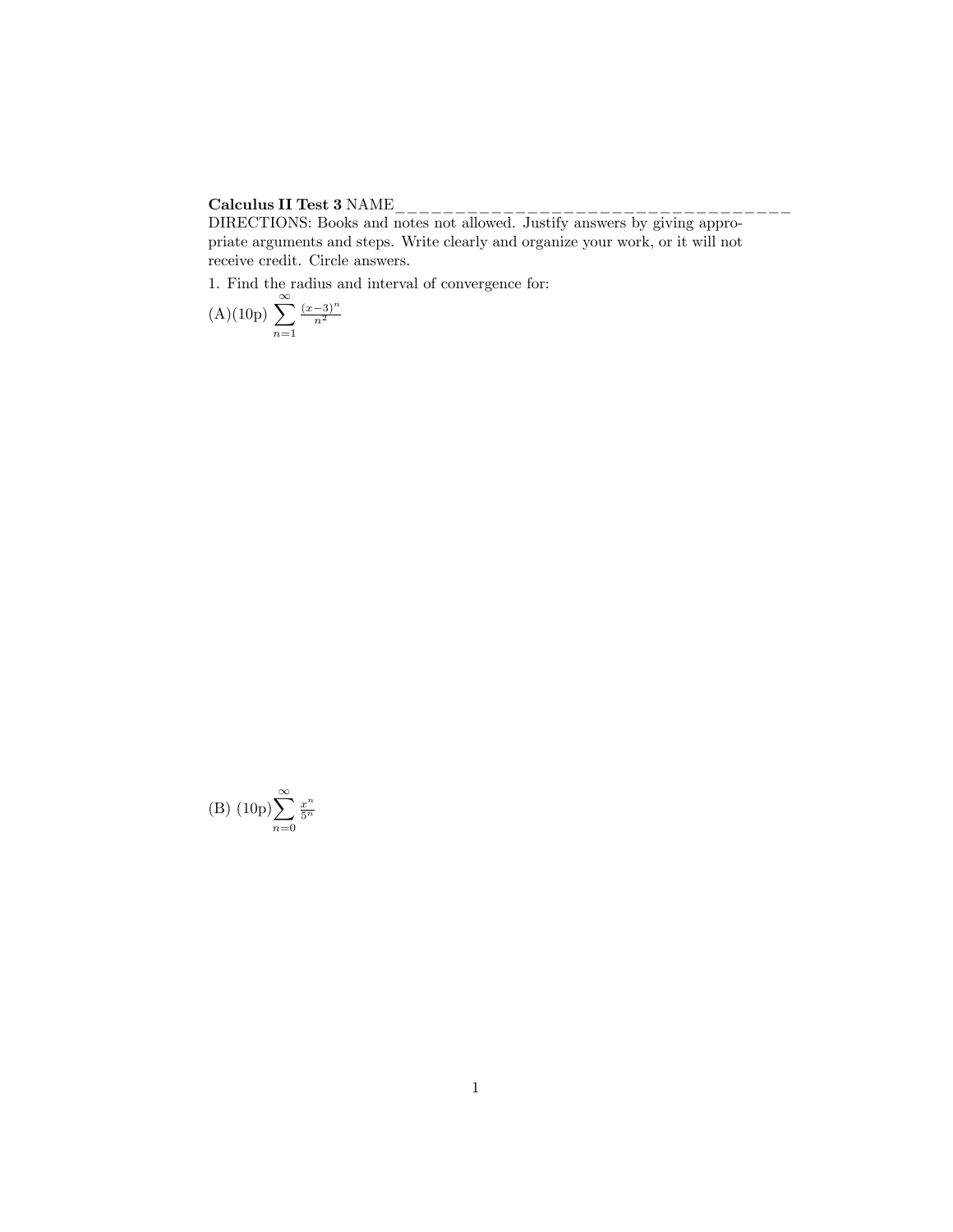2. (10p) Use the geometric series to find the general form of the Maclaurin power series representation of the following function  $F(x) = \frac{1}{4-x^2}$ .

3. (5p) Use the binomial theorem to find the first five terms in the expansion of  $(1+x)^{10} = a_0 + a_1x + a_2x^2 + \dots$  Simplify all coefficients.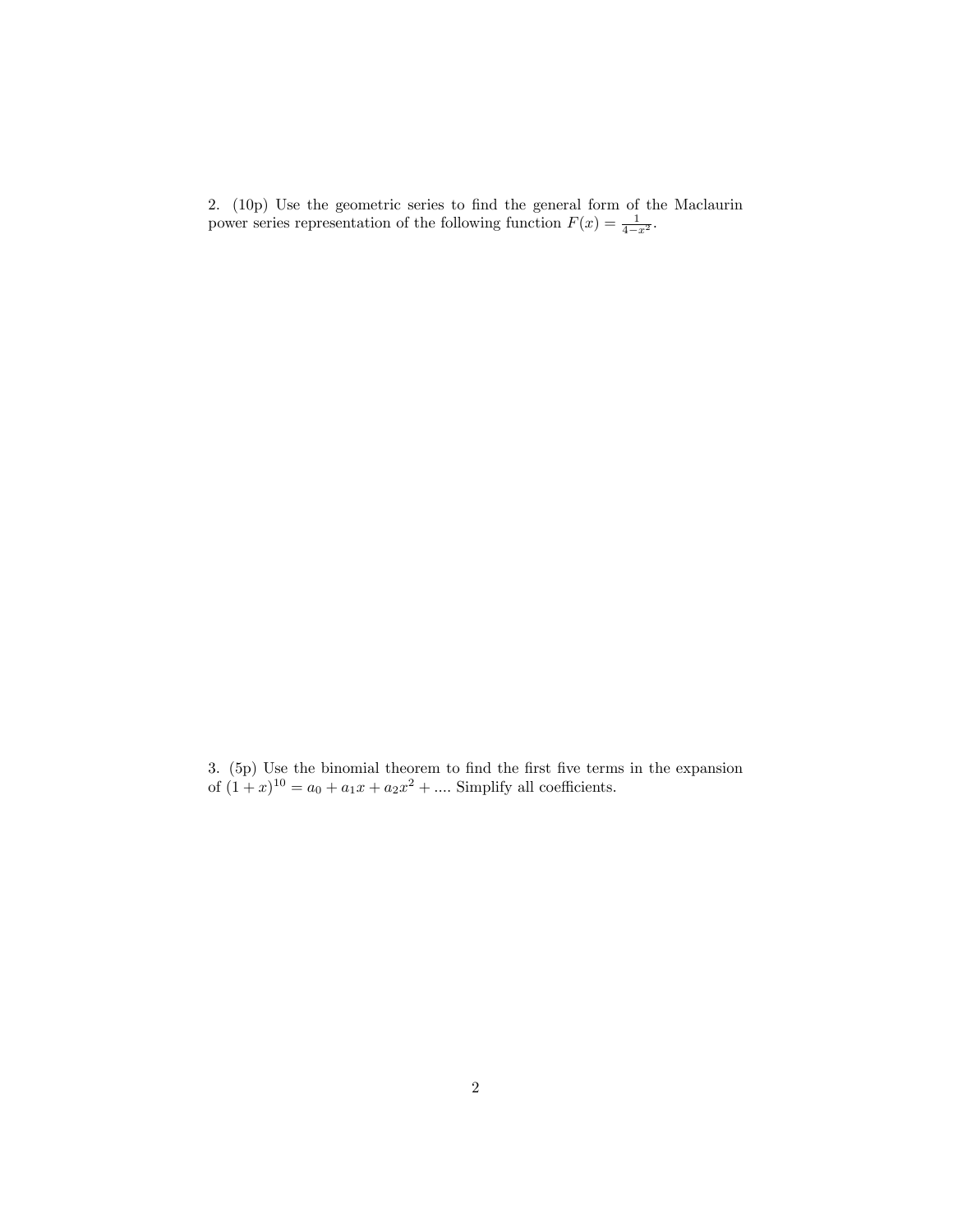4. Let  $F(x) = \sin x$ . (A) (8p) Find the 2nd degree Taylor polynomial  $T_2(x)$  at  $a = \frac{\pi}{6}$  for  $F(x)$ .

(B) (7p) Estimate the error  $|R_2(x)| = |F(x) - T_2(x)|$  for all x.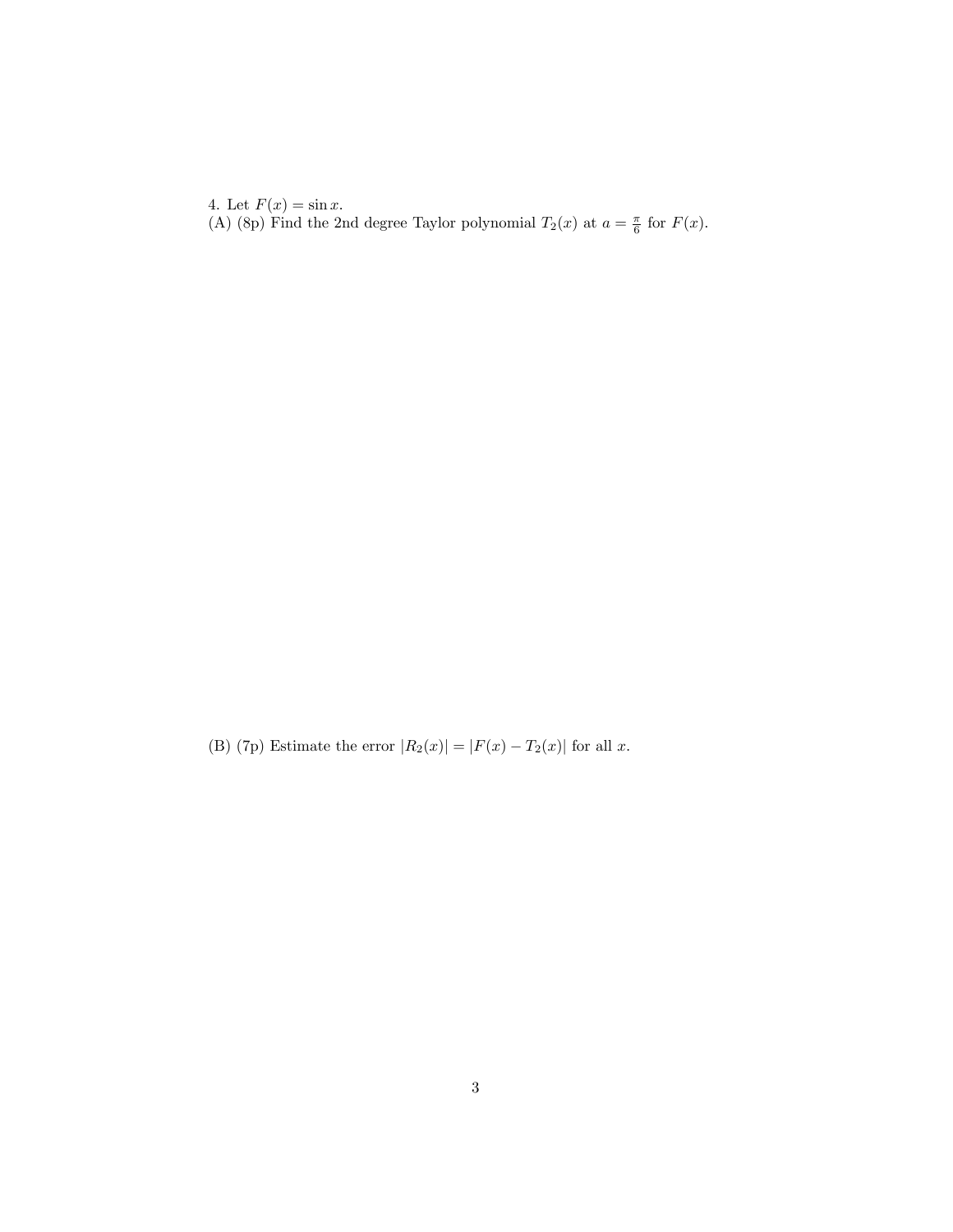5. (10p) Let  $g(x) = \frac{1}{1+x}$ . Find the the first four terms in the Maclaurin series of  $F(x) = g(x) \cdot g'(x)$ .

6. (16p) Let  $\overrightarrow{V}$  = < 5, -3, 2 > and  $\overrightarrow{W}$  = < 1, 1, 1 >. (A) Find the scalar product  $\overrightarrow{V} \cdot \overrightarrow{W}$ .

(B) Find the cosine of the angle between  $\overrightarrow{V}$  and  $\overrightarrow{W}$  .

(C) Find the vector projection of  $\overrightarrow{V}$  onto  $\overrightarrow{W}$ .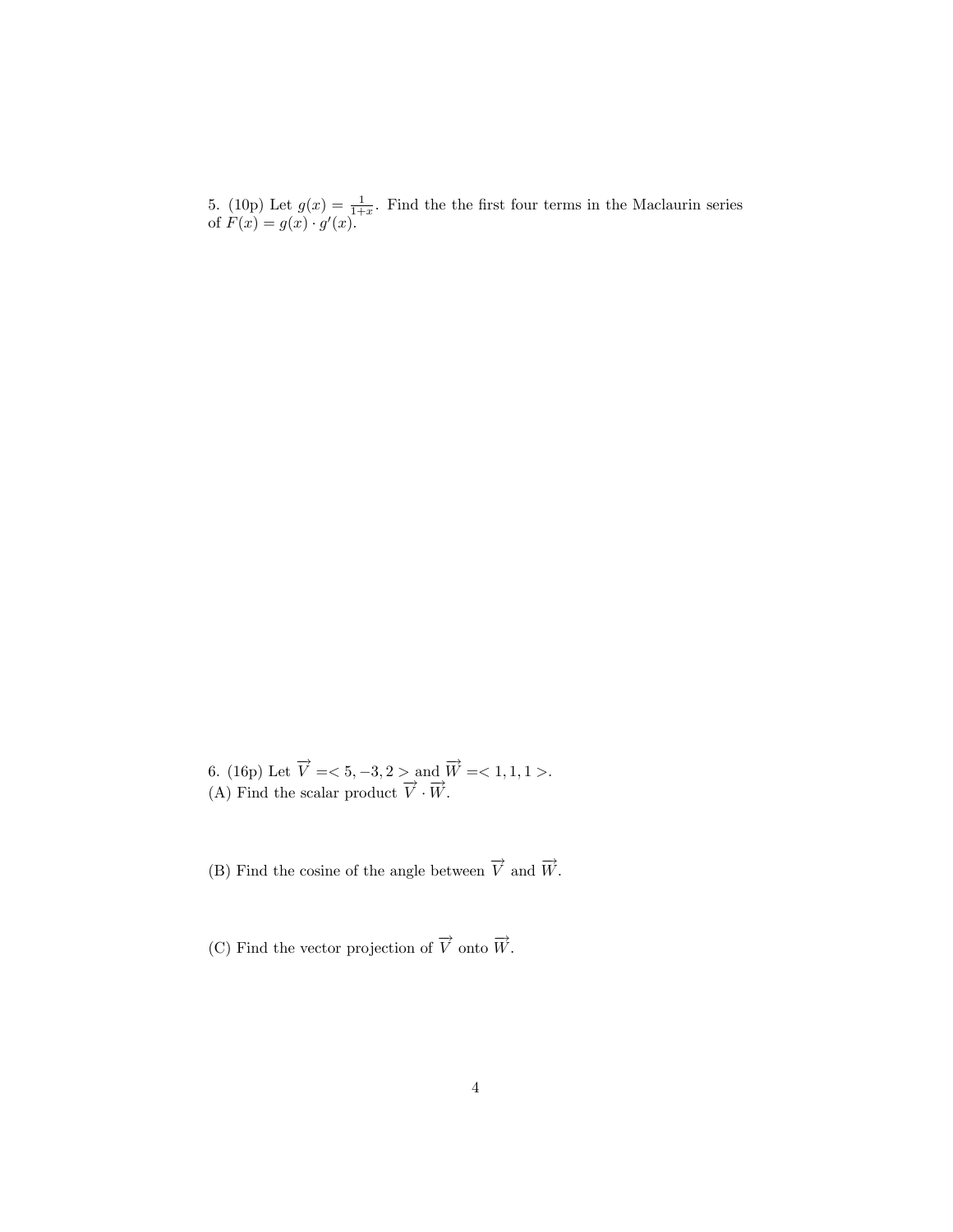(D) Find the vector projections of  $\overrightarrow{V}$  onto each of the vectors  $\overrightarrow{i}$ ,  $\overrightarrow{j}$ , and  $\overrightarrow{k}$ .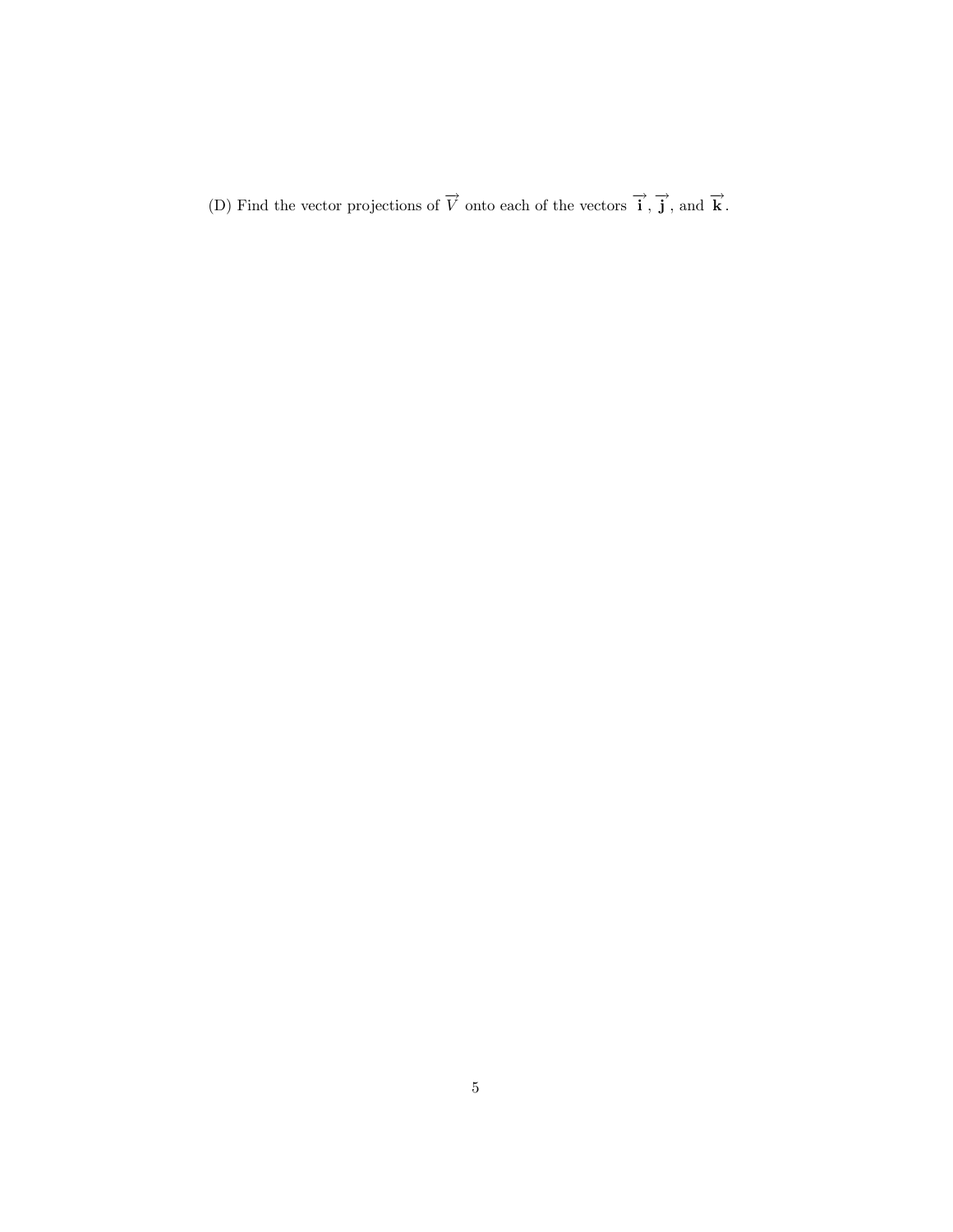7. (8p) Find symmetric equations for the line containing the points  $A:(2, -3, 1)$ and  $B: (-3, 0, 7)$ .

8. (8p) Let  $P: (2,1,3), Q: (1,1,1), R: (3,1,2)$  be three points. (A) Find a normal vector  $\overrightarrow{N}$  normal to the plane containing P, Q, and R.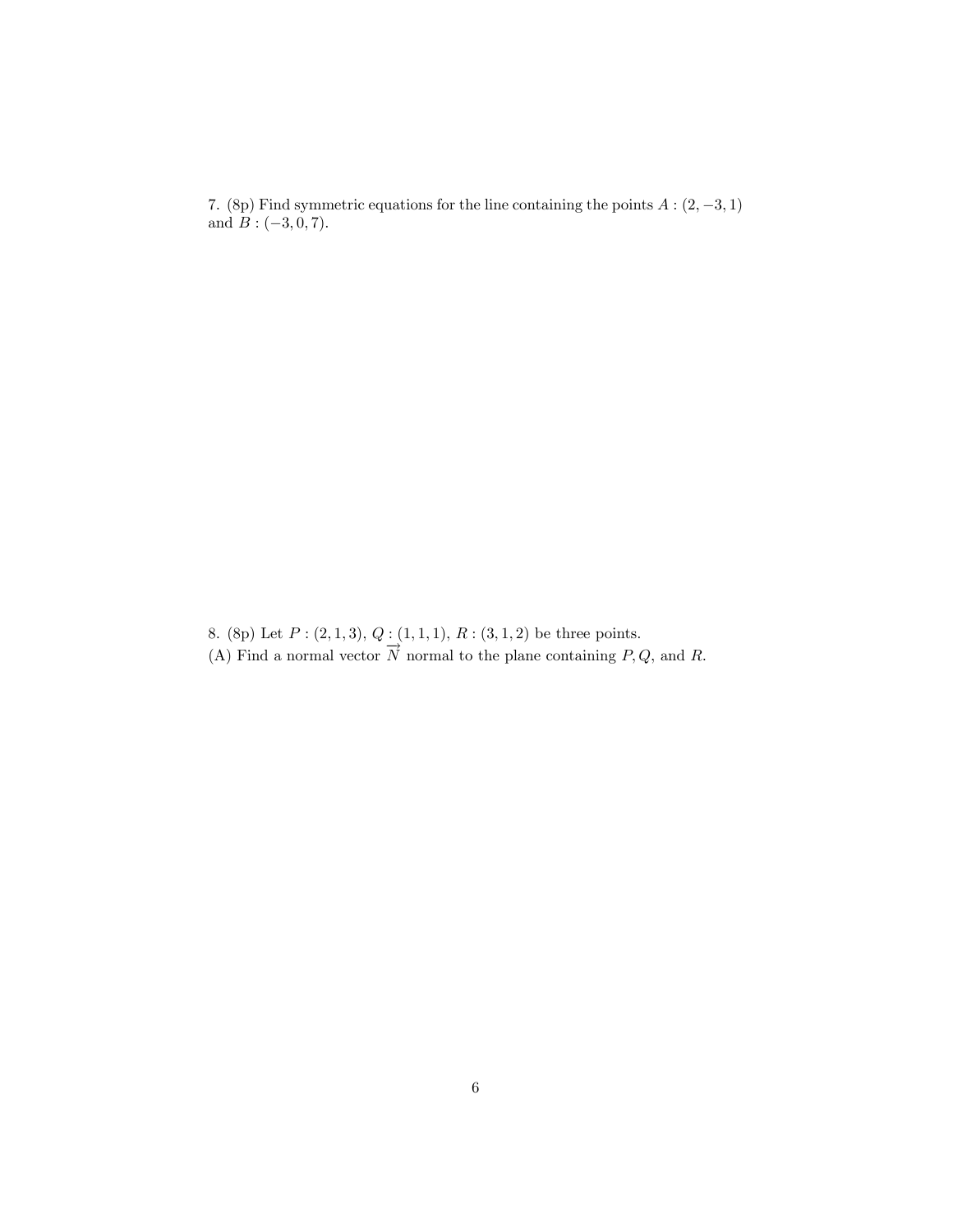(B) Find an equation of the plane containing  $P,Q,$  and  $R.$